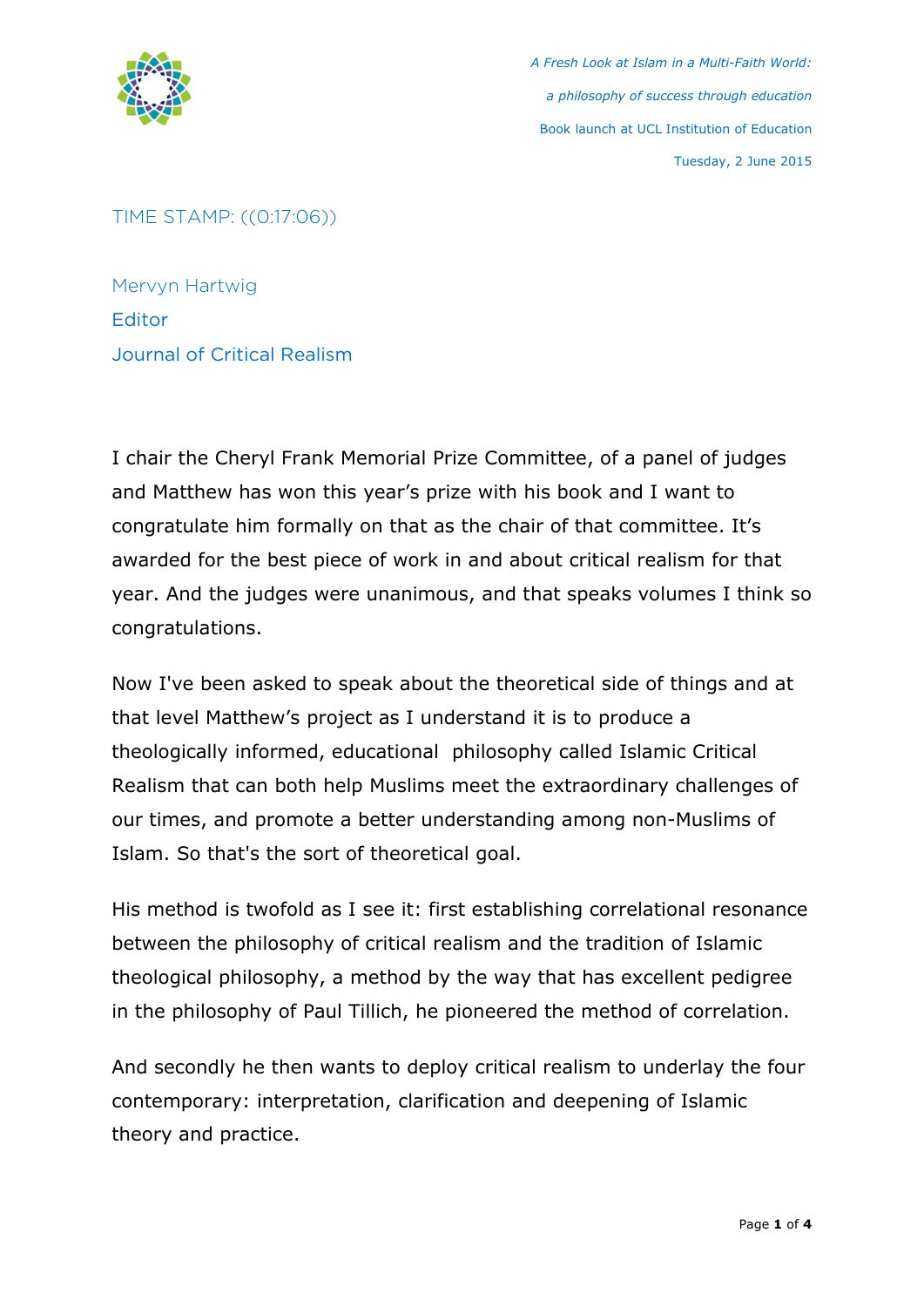

Now one of the things I value most about Matthew's book is that he has this superb grasp, I think, of the main rationale for what Alan was talking about at the end there, the philosophy of meta-realism, or the philosophy of meta-reality. And that is it wants to articulate a metatheory that can serve as a basis for intra, inter and extra faith dialogue and understanding and that's its fundamental, or one of its fundamental rationales.

So what meta-realism, as Alan implied, basically does in regard to critical realism is add a transcendental or spiritual infrastructure to the system. What philosophers normally call the absolute ((0:19:51?)) or theologians call God with certain qualifications of course normally.

And it does so, meta-realism does this at the highest level of extraction, you can't go any higher, it's not very concrete at all. And it argues for an open, ultimate order of pure dispositionality and categorical structure that informs the world at the level of the absolute but informs the whole world in which we live without saturating it or exhausting it.

Now the basis for the dialogue I mention is what Roy calls, this is Roy's theory, what he calls the higher truth as distinct from the ordinary truth. The higher truth says there's only one absolute but there are many paths to it, there are many episcopalogically relative accounts of it so the absolute both manifests and is accessed differently in different regions geohistory and different periods of geohistory to different people so that gives you a basis for dialogue and mutual understanding. There are many paths, there's only one absolute, we're talking about the same thing but there are many ways of understanding and accessing it.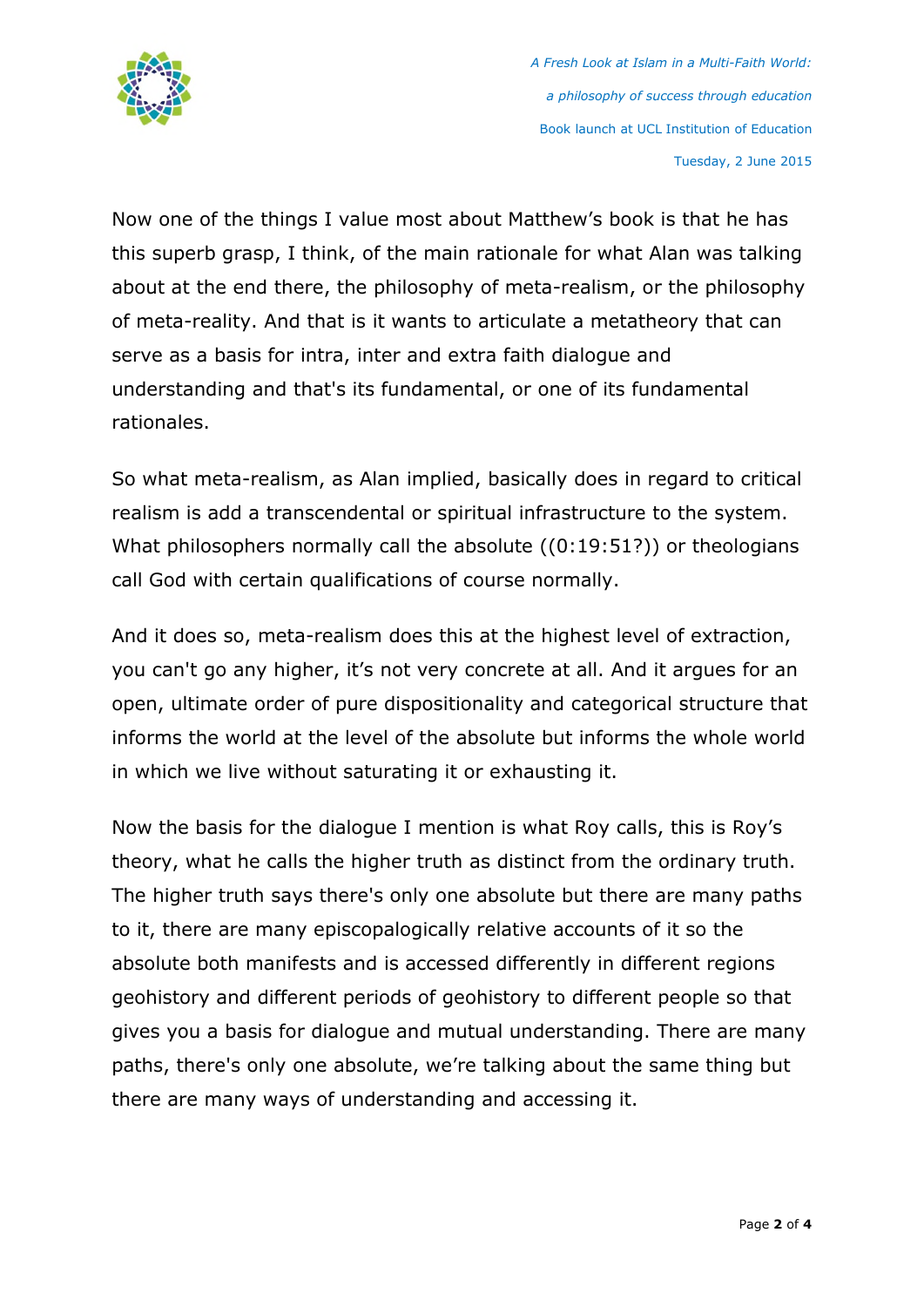

So on this view meta-realism is not at all in competition with religion or theology and I think that's the way Matthew sees it, and I agree with him. On the contrary it seeks to underlabour for religion and theology and help them to develop and thrive in a manner that's conducive to human flourishing.

Now Matthew can't just deploy the method of correlation in a straightforward way on contemporary Islam because that's significantly in the grip of people who espouse the ordinary truth, radical fundamentalists. And that truth says, "My way is the only way! Your way is rubbish!" and so it's episcopalogically absolutist.

And of course there are reasons for that that Matthew goes into in his book I mean this is very largely a reaction against your western domination, colonialism and things like that. But anyhow there it is and so what Matthew does, and I think this is a brilliant move, he deploys the method of correlation recuperatively in relation to Islam's own enlightenment or axial age which occurred or started more than a thousand years ago. So it's an exercise in recuperation and revitalisation.

And that enlightenment, by the way, had a profound understanding of what I'm calling the higher truth so that makes the move even more advantageous.

So this entrains, and there are two things: negatively it entrains critique of today's demi-real forms of Islamic institutions and domination and practices, sorry, as well as the wider social context of domination within which they're embedded. And positively it entrains a programme for the revitalisation and re-enchantment of Islamic practice and belief in the new context.